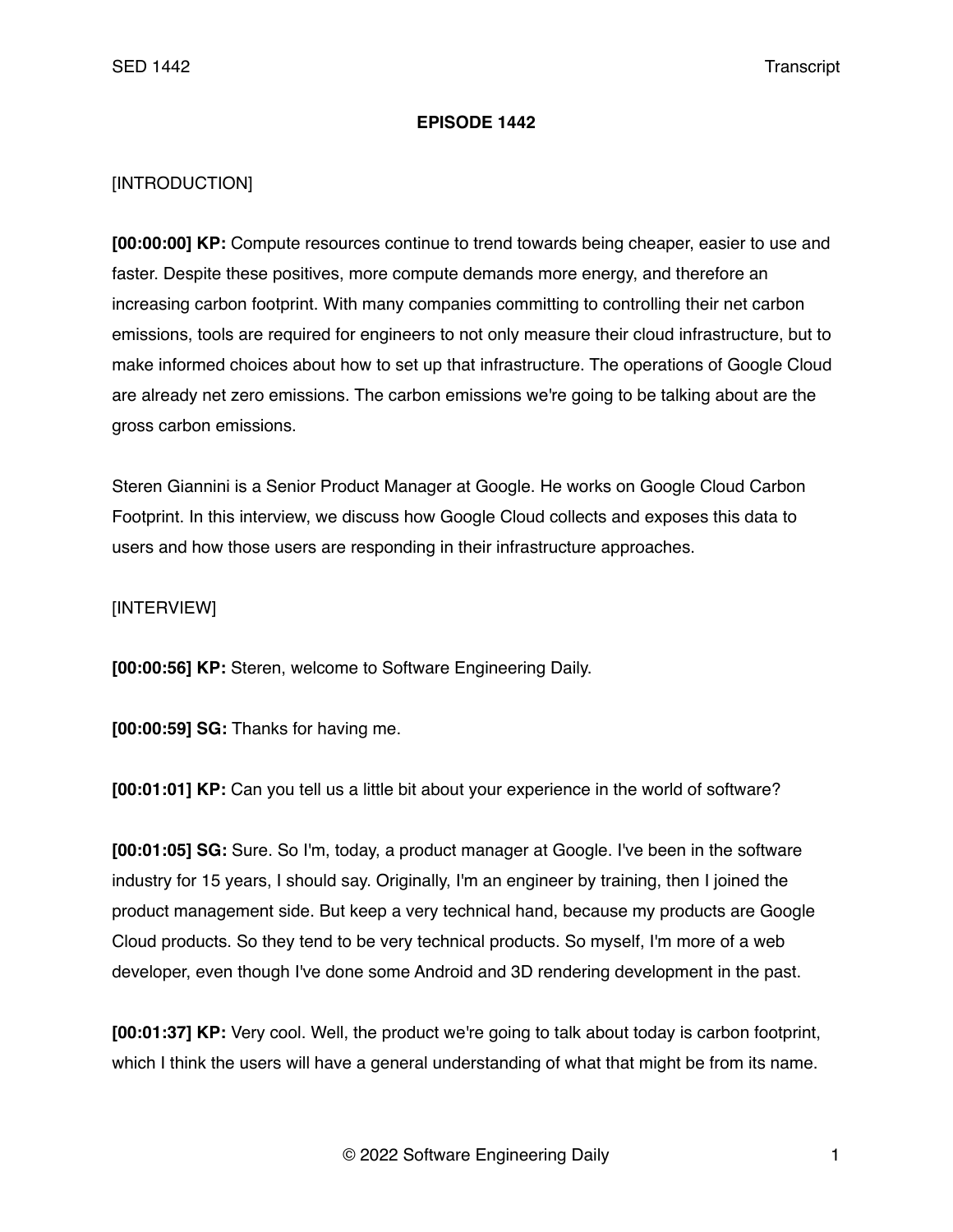I'm curious, is this your first foray into doing anything environmentally related? Or do you have a connection there as well?

**[00:01:55] SG:** No. That's a good question. I actually was looking at, "Okay, what action can I take using my software engineering skills or product management skills to help fight climate change?" And as I was starting to brainstorm things I could do on the side, I then realized, "Wait, but I'm a PM at Google. Maybe I could do something at Google." And so that's where we got started with helping Google Cloud customers understanding their gross carbon emissions and helping them make more sustainable choices for their cloud infrastructure.

**[00:02:31] KP:** Can we give a formal definition? What is the carbon footprint project?

**[00:02:36] SG:** Yeah. So Google Cloud Carbon Footprint is a product name. But maybe let me step back and maybe define what do we mean when we say carbon? So carbon is a shortcut to say to talk about the greenhouse gas emissions that are responsible for climate change. And they happen to be different gases that are often reported in equivalent grams of carbon dioxide. So this is where the carbon comes from. Basically, when we say carbon, we mean greenhouse gases responsible for climate change.

And now, as part of Google Cloud, we basically have helped customers with two things. The first is helping them understand what is the impact of their choices and help them make better choices, notably regarding which Google Cloud region to deploy their infrastructure into. And the second area is helping them understand and reduce their gross carbon emissions linked to their Google Cloud usage.

So the first one is really about which location to pick when you deploy Google Cloud. As you might guess, Google Cloud, like many other cloud providers, have a very large set of data centers all around the world to pick from, where one can deploy a virtual machine, can store data. And all of these are located on different electricity grids. And those electricity grids, to produce this electricity, more or less, carbon emissions are emitted. And as a consequence, and depending on where you decide to deploy your infrastructure, you might indirectly emit more or less gross carbon emissions.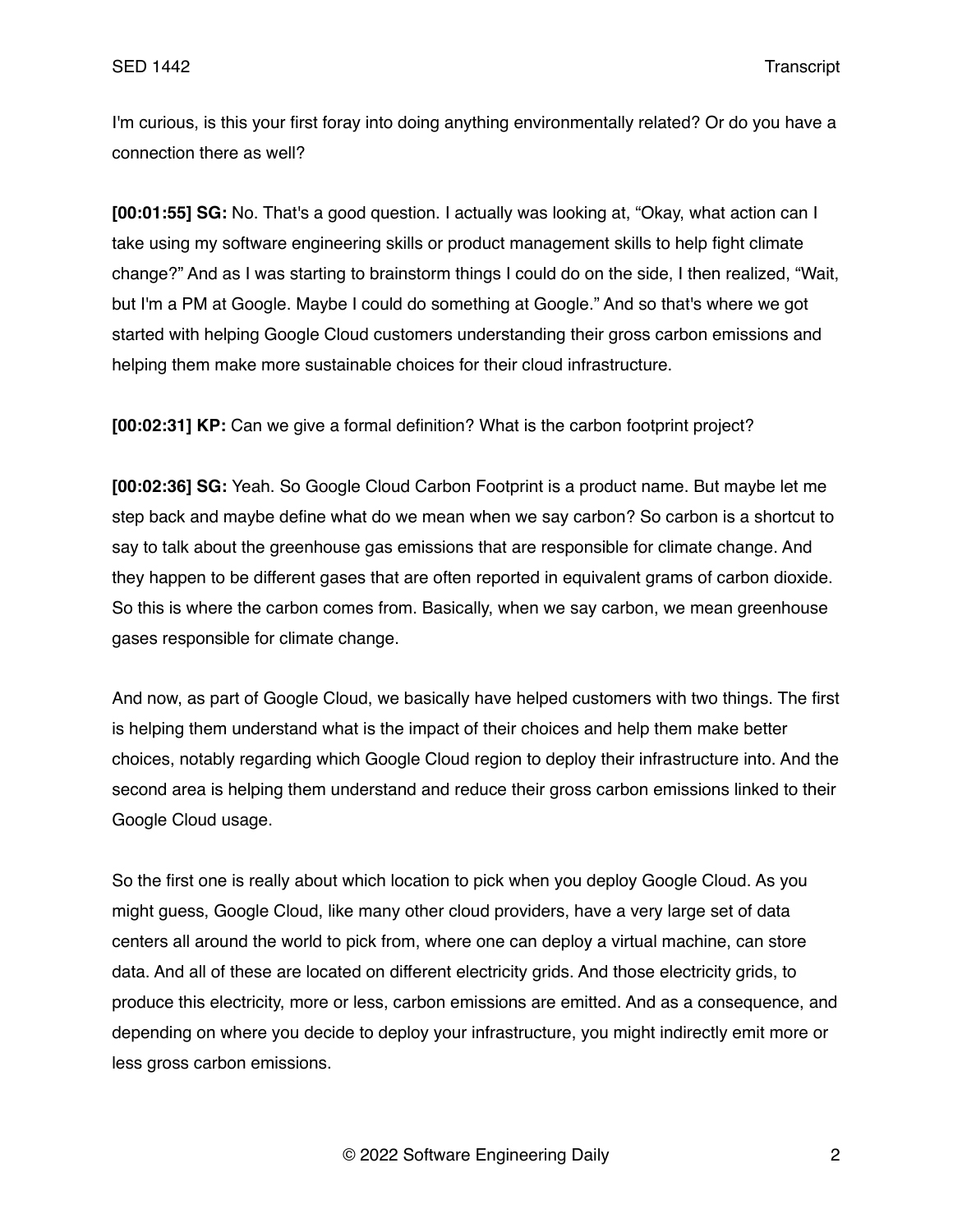**[00:04:30] KP:** So this is a really fascinating idea that actually was first introduced to through the opportunity to talk to you. I've been in the position to choose a region before. I'm in the United States, and pretty much the things I've built have targeted the United States. So even though I've got a couple of regions, I've always just said, "Let me pick mine or see if one's a penny cheaper and go that way." What are the typical motivations people have for picking their region who aren't yet thinking about the carbon impact?

**[00:04:59] SG:** That's a very good question. So typically, you have to consider a few factors. The first is an obvious one, is maybe you have some data locality constraints. Maybe in the area you're in, your data must be in a certain location. That's the first point. The second point is latency to your end users, right? If you're offering a web service, you want to put your servers as close as possible to your end users.

Another one is the price, as you mentioned. The price of a virtual machine. And depends for many cloud providers on where you purchase that virtual machine. And lastly, and this is what we've helped customers with, as I said, not every location has the same carbon impact. So picking the right region for your workload depends on those three dimensions. And often, it is something that you have to optimize depending on what you want to put forward. Sometimes it's price. Sometimes it's carbon. Sometimes it's latency. Sometimes it's a mix of everything. And so we've published some data regarding the last part, the carbon impact of Google Cloud regions, so that you can take more informed decisions considering all of those factors.

I've actually built a very small tool that has like three sliders, but you can say, "Okay, I care about latency and carbon, but not about price. Or I care about carbon and a little bit about price, but not about latency." And the tool gives you the regions that we suggest you to use.

**[00:06:31] KP:** Very neat. I'd love to delve more into that tool. Can you describe maybe with those three variables, is there a way we can visualize the underlying distribution? How do the interactions take place across this choice?

**[00:06:43] SG:** It's a tool that uses open data. And so the data that it uses is, for the latency, it considers – It simplifies by considering the distance between where your users are located that you can define in that tool and where the region is located. Regarding price, it uses the public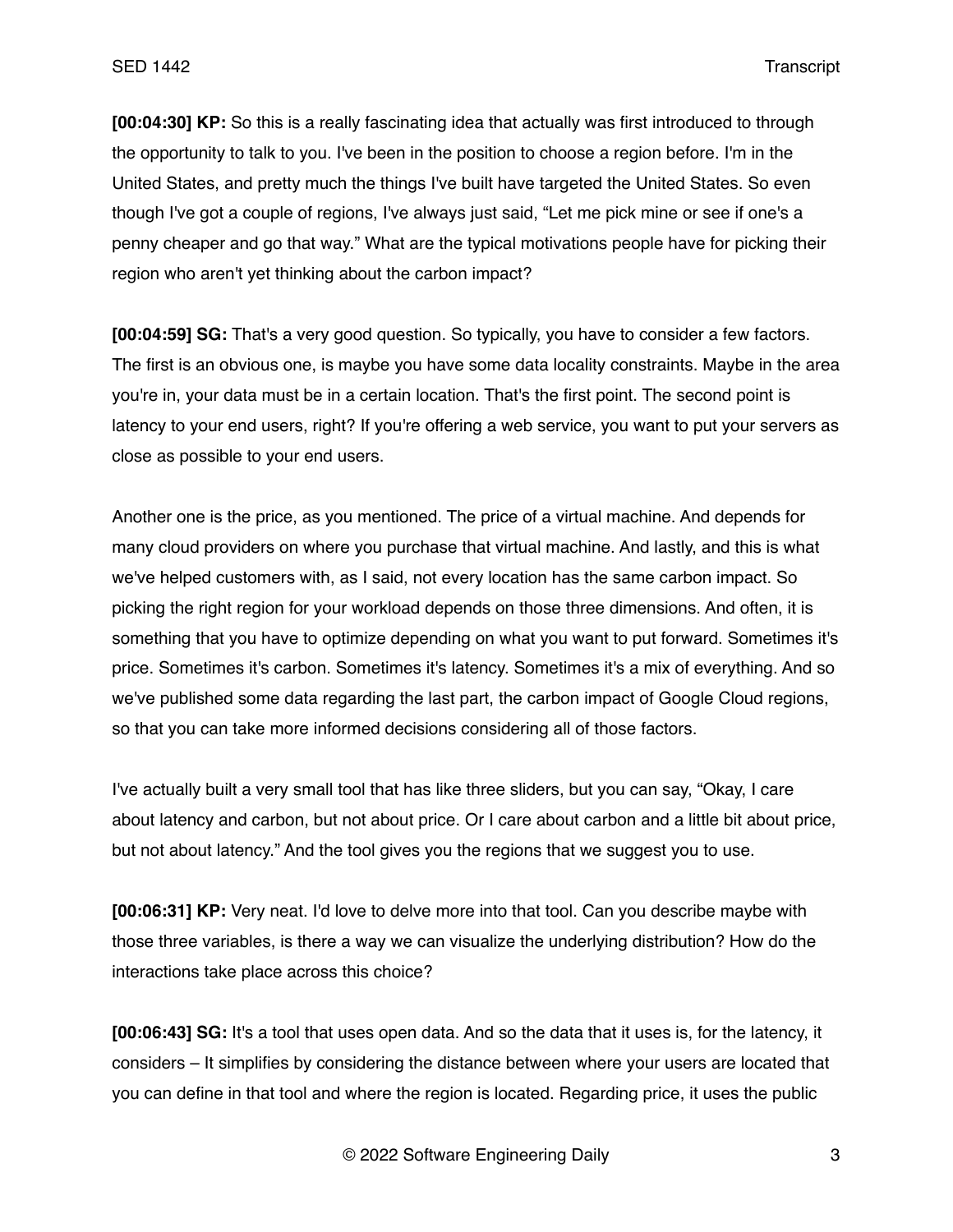prices of, I think, a compute engine VM. And regarding carbon, it uses the data that I mentioned that we have recently published and opened to everyone. So this data has two numbers. One of them is called a carbon-free energy percentage. And the other one is the green carbon intensity.

So maybe I can dig a little bit deeper into what those numbers mean. I think, notably, the first one need to be explained. So what do we mean when we say carbon-free energy percentage? So overall, Google invests in enough renewable energy and carbon offsets to neutralize its operational carbon emissions. So you should think about that as Google Cloud is net zero for its operational emissions, operational carbon emissions. That's net.

What about gross carbon emissions? So basically, gross carbon emissions are that, in a certain location, at a certain hour of the day, the energy might come from only carbon-free energy sources, or might not. So when it comes in a given hour, when it comes from carbon-free energy sources, we consider that, "Okay, this is a carbon-free hour."

So basically, you can think of this carbon-free energy percentage as what percentage of the electricity comes from carbon-free sources on an hourly and original basis. So you see how the net zero is really at a global scale. Like globally, at the end of the year, Google operational carbon emissions are net zero. But at a local scale, in a given region, in a given hour, then the gross carbon emissions might not be zero.

And so with this number, this carbon-free energy percentage number, you can basically understand what percentage of the time the region is running on carbon-free energy sources. So if I take an example, a very concrete example, let's say you are running a compute engine VM in Las Vegas. Las Vegas has a carbon-free energy percentage of 19%. If you were to move this VM to Oregon, Oregon, as we've published it, has a carbon-free energy percentage of 90%. So, 90%. Then you can clearly see that you would go from roughly 20% of the time running on carbon-free energy sources to 90% of the time running on carbon-free energy sources. So basically, you would really reduce your gross carbon emissions just by moving from Las Vegas to Oregon. So you stay on the West Coast. You stay in the United States, and you massively reduce your gross emissions. And by the way, you also reduce your bill. Because it happens that Oregon is cheaper than Las Vegas. So this is what this tool can help you with.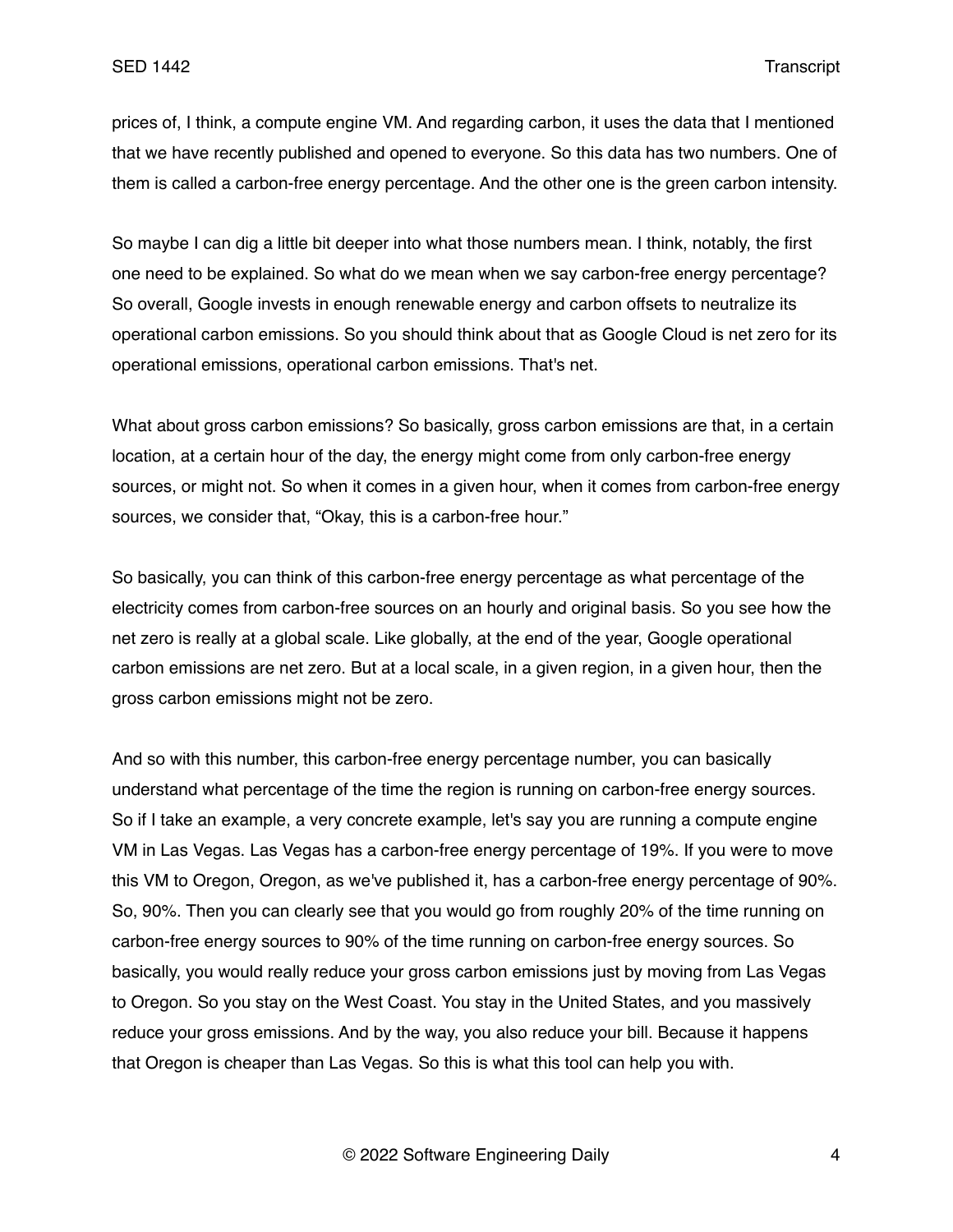Basically, sometimes, our customers don't really have insights into what's the best choice regarding price or sustainability. And this tool can help you with that. But of course, the tool is a dedicated page, a dedicated tool that we have created. But we've also worked to add very small labels next to the region selectors of the Google Cloud Console. Or even on the Google Cloud documentation, when you have a locations list, you can see a very small leaf and a small low CO2 indicator next to the regions that have the highest carbon free energy percentage or the lowest grid carbon intensity.

And so, basically, what we did with that small label is, "Oh, you don't need to understand those numbers. You don't need to understand what carbon-free energy percentage means. You don't need to understand carbon intensity, which is the gram of equivalent carbon dioxide per kilowatt hour consumed." No, no. You don't need to understand all that. You can trust that if you see this small leaf and this small low CO2 label anywhere on the ducts or the user interface, then basically that means that this region will have low gross carbon emissions. And you can – Hopefully, by picking this region, you will have lower impact.

And by the way, we've tested this change. So before rolling out the display of those small, low CO2 labels in the ducts or the user interface, we perform an A-B testing experiment, right? Because this is what we often do when we do a changes like that.

And what we've observed is that after running the experiment for enough time, was that 19% of users were more likely to pick a low carbon region when we were displaying this small label. And actually, if we only looked at new Google Cloud users, we noticed that 50% of them were more likely to pick a low carbon region when this symbol was displayed on the user interface. So basically, we were very satisfied with those results. And that made the point of rolling out this change all over the Google Cloud Console and the Google Cloud documentation pages.

**[00:12:36] KP:** Yeah, I wonder if we could pause on that for a moment. I mean, effectively, you're saying a large percentage of users, given this information, use that to inform their decision. I don't have the luxury and a lot of products I interact with of getting an ecofriendly version? I think I'd take it if it were there. Do you see the opportunity for this to become a broader standard in other industries?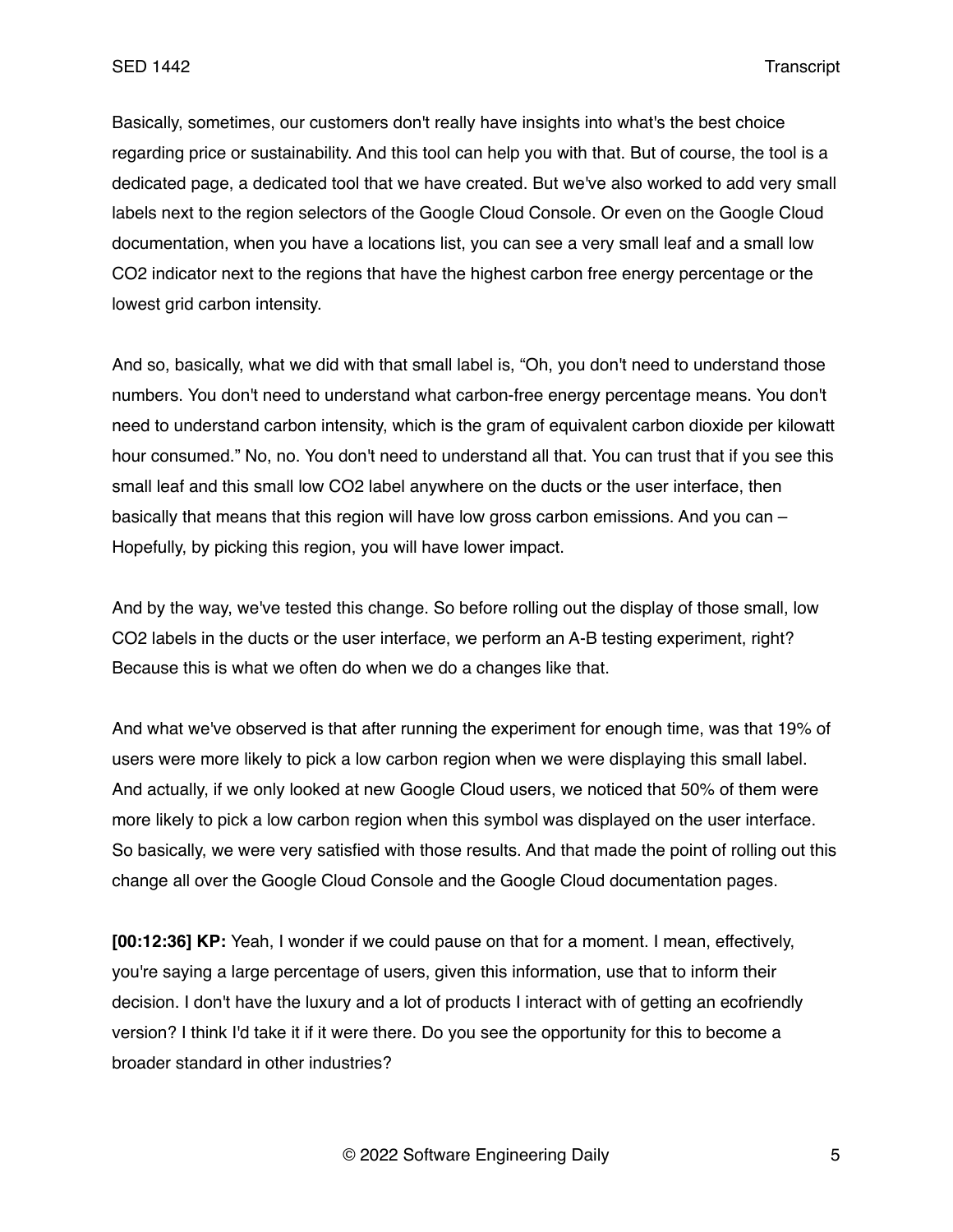**[00:13:00] SG:** Yeah. I think, definitely, within Google products, you have seen this small leaf popping up a bit everywhere. And it is actually the exact same symbol that we use all over the products surfaces. So let me give examples. If you use Google Maps and do a route search, then you will have multiple routes suggested to you. And the one that is the most sustainable will have this small leaf associated to it. If you use Google Flight, when you see the list of flights for a given destination, you will also see the ones that are most sustainable. And again, the label is the same. It's the small leaf. And in case of Google Flight, it gives you basically which flight has the lowest emissions.

So you can see how within Google products, this pattern appears where it makes sense. And then I hope we will see that more and more in more products, because we know that those micro optimizations can have large impact. And maybe let me go back to cloud and picking a region. I'm convinced that after moving to the cloud, picking the region with the lowest carbon impact is probably the most impactful change compared to the effort required that customers can do.

And if we show the information in the right place at the right time, then this can have a lot of impact, right? If we make somebody aware that they should deploy to Oregon, instead of deploying to Las Vegas, because the gross carbon emissions will be lower in Oregon, then that's all we need to direct these users towards the greenest option.

And so, yeah, picking the right region is probably the most impactful change that customers can do, of course, have to move into the cloud. Because I can talk about these two if you want. But there is also a big difference between the gross carbon emissions of running on Google Cloud and the gross carbon emissions of running on-premises, for example.

**[00:15:09] KP:** Yeah, I'd love to get into both. But I've got one follow up for you about the example of moving our VM from Las Vegas to Oregon. You already read over the numbers, we went from something in the teams to 90% on the carbon, which is huge improvement. The price also, as you'd mentioned, goes down. What about that third variable of latency for people who live in Las Vegas and have enjoyed a close server? What's the new experience going to be in terms of millisecond? Sir, on average?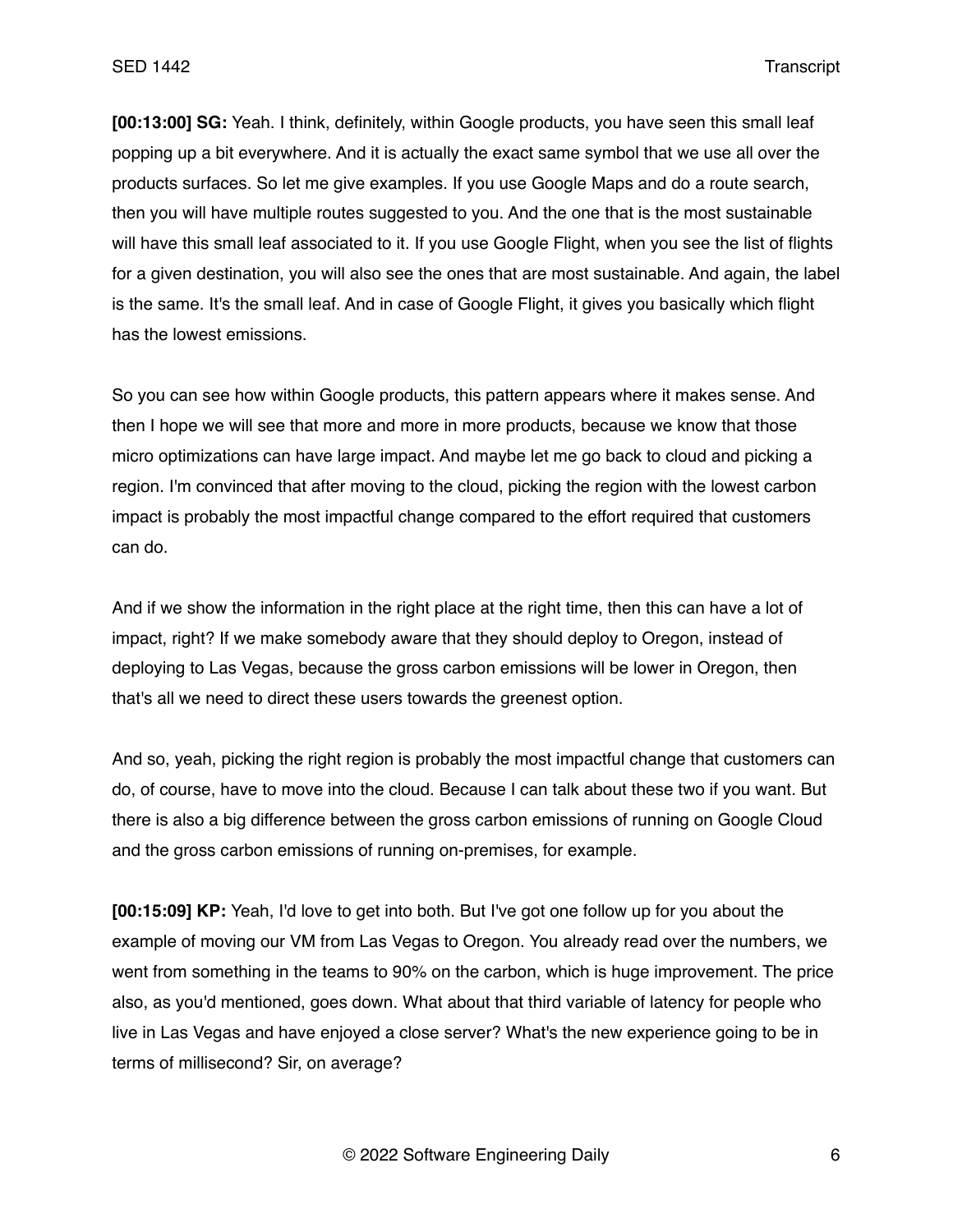**[00:15:36] SG:** I mean, that's a good question. Like, if your goal is to offer some kind of realtime video against training platform to Las Vegas residents, then, yeah, you probably want to optimize to be as close as possible to them. If your goal is to offer a website, then Oregon, Las Vegas, at the speed of light, I don't think there is that much difference. Also, your users are probably not only coming from Las Vegas. They are coming from all over the West Coast. S

And so, this is why it won't have much impact. Of course, we are not talking here about crossing the entire globe. We are talking about a small original change within the same area of the same country. Now, there are also some workloads, by the way, that do not care about latency to end users. Like, everything that is about data processing of a data set, the data set is located in a certain region that you can also use our numbers to decide where to store your data. And then processing that data is not latency-sensitive. It doesn't need to happen in order to serve a user request. Therefore, this can be done not only in the right place, but also at the right time. And this is something that we do not really communicate about. But basically, to come back to what I said earlier, the location and time of the day determines how much gross carbon emissions are emitted.

And so if you, for example, run your batch jobs when the sun is shining, the carbon intensity of the electricity will be lower at this time of the day. Because when the sun is shining in California, for example, then the solar panels are producing a lot of green electricity, or putting a lot of green electricity on the grid. Therefore, it's probably like you will have lower gross carbon emissions if you run your batch jobs when the sun is shining.

**[00:17:43] KP:** I'm sad to report this is sort of the opposite of what I've done a lot in my career. I've set jobs to run one minute after midnight.

**[00:17:50] SG:** We all do, right? But if you think about it, if the price is the same, you can look up the carbon intensity of the grid where your VM or your batch job runs. And you can see that, "Well, maybe I should run it one minute after noon."

**[00:18:06] KP:** Yeah, or if it's a 30-minute job, I should run it at 11:45. So that it really covers the optimal points. There's sort of an optimization to be done there. Is that something that you see a lot of DevOps people considering?

© 2022 Software Engineering Daily 7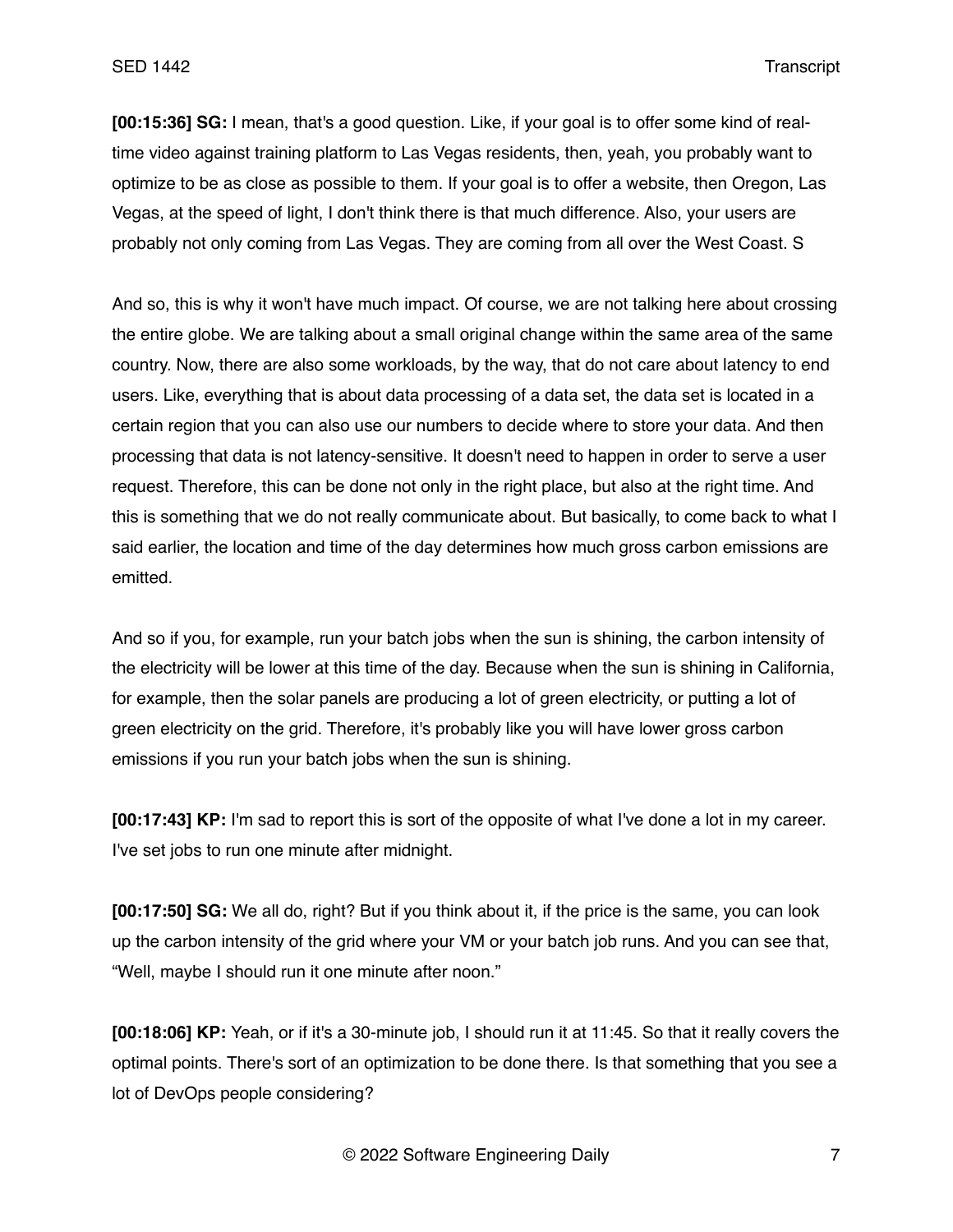**[00:18:22] SG:** No, because I think that's probably the self-step of what you want to do when you want to reduce your gross carbon emissions. If we think in terms of impact, like, step number one is move to the cloud. Google Cloud, notably, has a very low power usage effectiveness. So maybe for our audience, power usage effectiveness is basically how much energy you need to run the facility, whether the servers are running over, or how much energy is used for IT. And so the lower this ratio is, the more optimized, the more effective your data center is.

And Google has been committed to communicating about this for a while that, for many years, it had one or the lowest power usage effectiveness of the industry. And every year, we keep lowering it. So I think right now we are at 1.1 for Google Cloud Data Centers. So much lower than a typical on-premise power usage effectiveness. So basically, if you think about it, the first thing you should think of is using moving to the cloud. And by the way, as I said earlier, once you move to the cloud, the thing – Like when the operational emissions at the end of the day are net zero, because Google is already offsetting all of that for you. So okay, step number one, move to the cloud. Step number two, probably picking the region with the lowest carbon impact. And then step number three, like optimizing the time that things can be run at. But there are also things like trying to avoid wasting resources.

And here, maybe I can mention something that we've worked on. At Google Cloud, we have worked on analyzing what we call unattended projects. So there are some resources in Google Cloud that our customers have created and might have forgotten. And those resources, if it's a virtual machine, then this machine is located to you. And even if it's idle, it's still consuming some energy.

So what we've created using some heuristics and some machine learning is a system that tells you, "Hey, it looks like you've forgotten about this project. Would you like to delete it?" And when you do so, of course, you save money. But of course, you save carbon, because we are able to tell you this project has that amount of idle resources. And if you were to delete that project, you would stop emitting that much gross carbon emissions. So that's something that you can now see in the Cloud console. If you open the Google Cloud console, you can see those recommendations. And they tell you how much gram of equivalent carbon you would save by

© 2022 Software Engineering Daily 8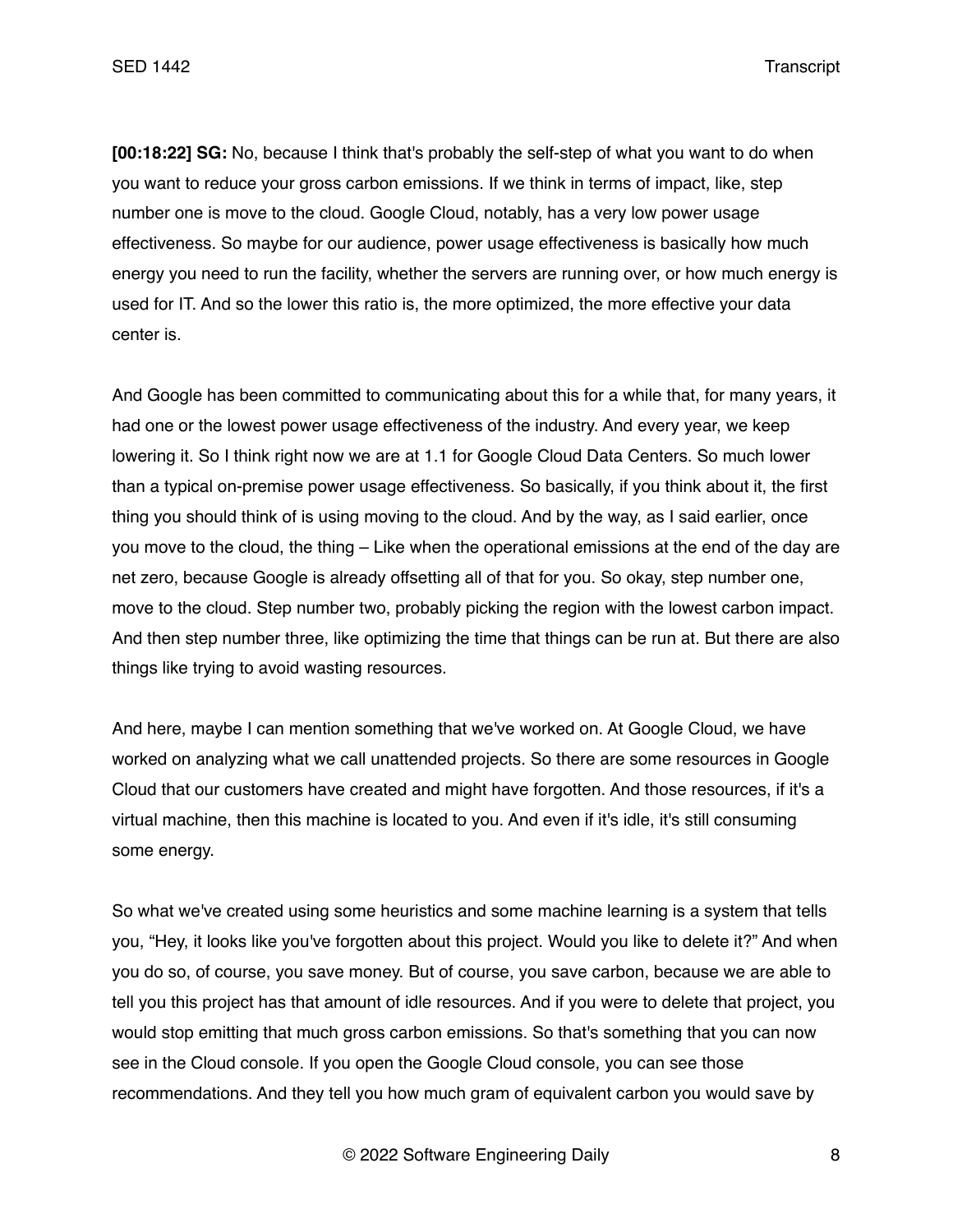following the recommendation. So avoiding waste is another action people can take. And then there are also a lot of like overall the architecture. How much energy consuming it is?

I think reading online, people claiming that moving to one programming language is more carbon friendly than another programming language. But honestly, that's the last thing you want to do, right? Like, moving your business from one language to another language is probably the hardest change you can implement.

**[00:21:42] KP:** And riskiest.

**[00:21:43] SG:** And it's risky. You aren't going to rewrite your entire business. Like, yes, it can have impact. Don't get me wrong. Like some languages are more low-level. They're more optimized. They might burn less CPU. And therefore, cost less money and emit less gross carbon emissions. But I think that that's not where you should start, right? You should start by those first steps, like move to the cloud, pick the greenest region, consider removing ways, and having a more optimized infrastructure.

**[00:22:16] KP:** Well, having an easy access in the interface to make these choices, it seems like a no-brainer. If I'm going to go do my next developer project on the weekend, that I'm going to make the ecofriendly choices. For an enterprise to do adoption, I'm sure there are just a few more hoops to jump through. What state of maturity do you find most customers are at at really taking these things into account as they make their decisions?

**[00:22:41] SG:** Yeah. So to recap, to come back to what I've worked on in Google Cloud, it's informing about the impact of the region selection and providing this Google Cloud Carbon Footprint product, which is a way to measure, report and ultimately help you reduce your gross carbon emissions linked to your Google Cloud usage.

So what we've seen is that we've seen a lot of demand for this second part, the carbon reporting tool that we have launched. So basically, for a very long time, we had a lot of customers asking us, "Hey, we need help to understand the carbon emissions that are coming from our Google Cloud usage." Because those customers, they have requirements to report on their indirect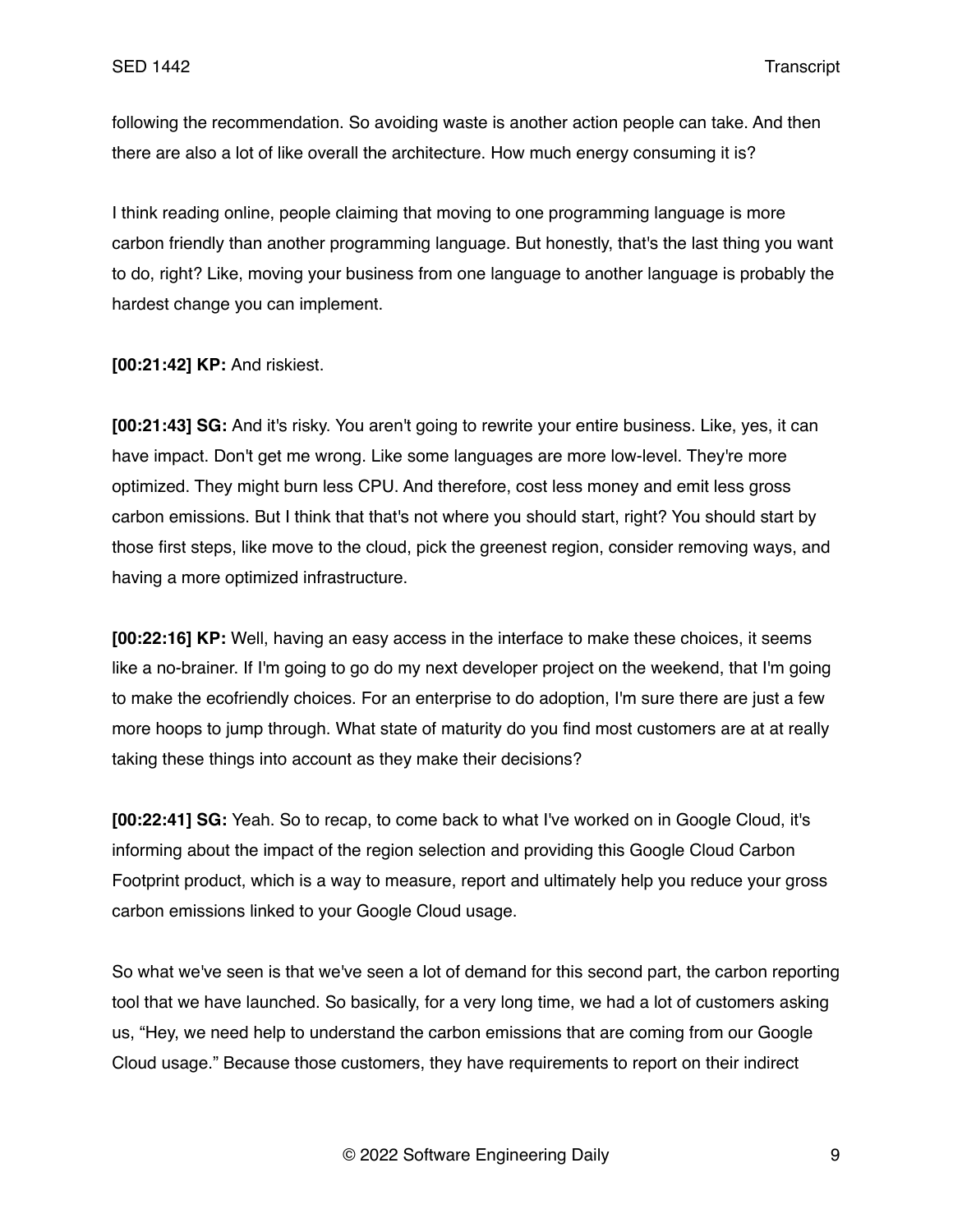emissions. And when you use a cloud provider, you are using a service that itself emits emissions directly or indirectly.

And so our customers need that data because they have some reporting obligation. They want to know. They care about this topic. Or maybe they have made commitments, like Google. I've talked about carbon-free energy percentage. Well, Google has made a commitment that, in 2030, every location at every hour will run at 100% carbon-free energy resources. So that's a pretty strong commitment.

But all customers do commitments too. They commit to be net zero at a certain date. They commit to reduce by a certain percentage of their emissions. So because of those commitments, they have an obligation to basically measure and report on their emissions. So that's why after hearing this demand for a while, we were thinking, "Oh, maybe we could compute all of that out of the box for every Google Cloud customer." And so that's what we've delivered with Google Cloud Carbon Footprint. Right inside the cloud console, you can click a new carbon footprints item, and you have access to a dashboard that tells you your yearly gross carbon emissions, that tells you you're broken down by month. So you can see how you're trending. It's broken down by region. Because as we discussed, the regions have large impact on your emissions. It's also broken down by product that you might be using so that you can see which Google Cloud product makes more sense to optimize. And lastly, it's broken down by project. So a project is a construct where you group resources together under the same project. So that gives you a sense of maybe your project where you run your CI, your continuous deployment and integration system, is actually emitting a lot of emissions. And this one could be optimized, for example.

So to step back, we've heard demand from big, big customers to better understand and report on their gross carbon emissions. So we've provided this out of the box dashboard. But also, of course, the ability to export this data automatically into a table so that customers can then incorporate it into their own reporting and calculation over time. So all of this is automated, available to every Google Cloud user out of the box. And so we've seen great reception from early testers. So I mentioned, companies that we worked with, they have helped us test this product before we announced it at the last Cloud Next last year. So customers like Etsy, or Twitter, or L'Oreal, or even partners like SAP helped us validate the data before we opened the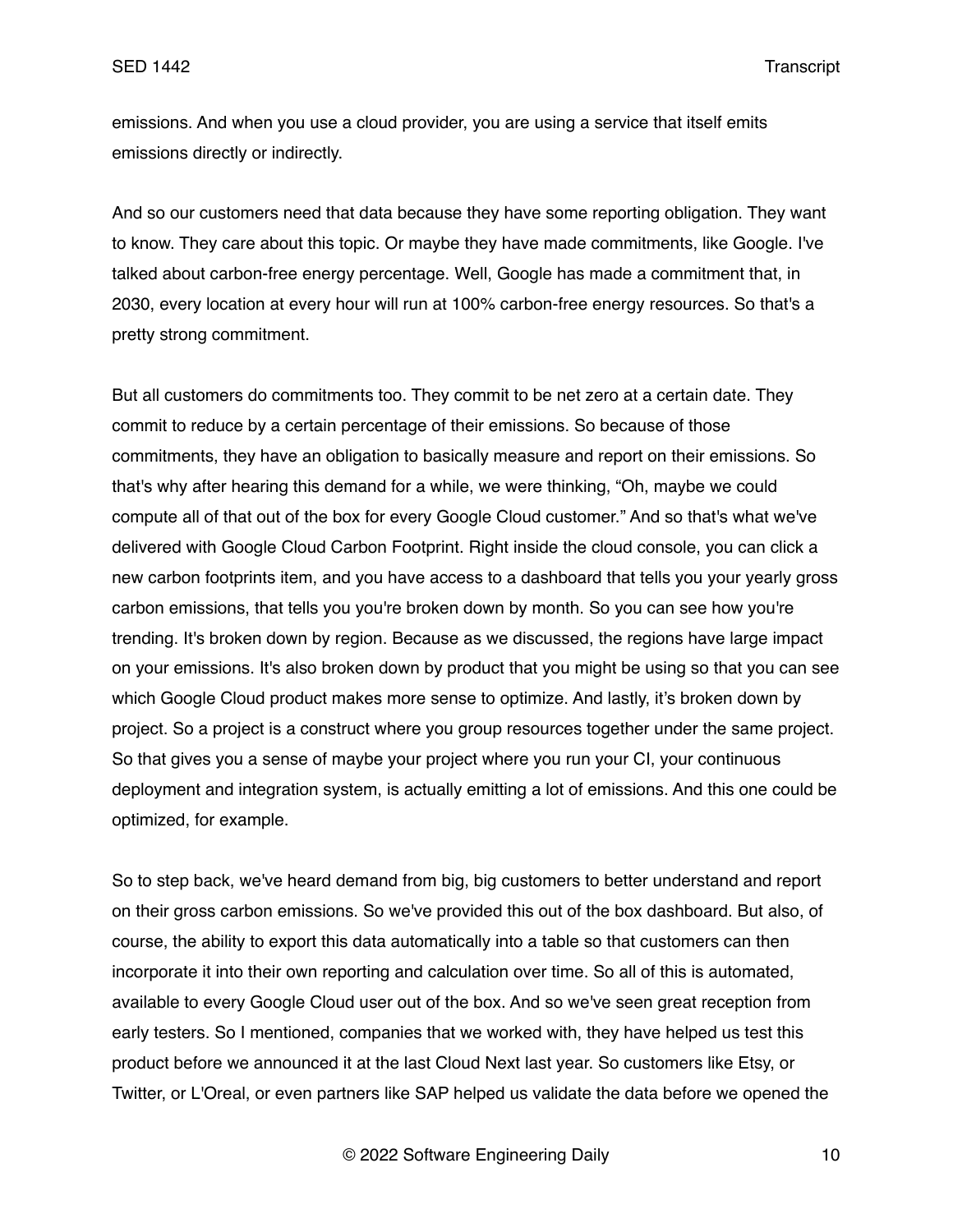product to public preview. And now we are working hard to bring that product to what we call general availability, which would be a stage where it would be covered by Google Cloud terms of services, and customers could rely on them to incorporate the data into their carbon reporting.

**[00:26:40] KP:** And what are the challenges in that last step of getting a GA?

**[00:26:45] SG:** That's a good question. And that's a lot of my current focus. As a product manager, my goal is to make sure the product meets the customer needs. So we knew it met customer needs before opening it up to the public. But since then, we've heard some feedback that we had heard a little bit, but not enough, to block the launch. But we want to add one or two small features to the scope in order to really make it useful to a larger set of users.

So for example, you might know that in cloud there is something called identity and access management. So this is like which permission do you need to access this carbon data? Today, we've taken the shortcut to say that if you have access to the billing data, then you have access to the carbon data. Well, before going to general availability, we want to introduce a dedicated IAM permission, a dedicated role, so that a company could grant this carbon viewer role to a certain person in their organization without granting them access to the billing data.

So for example, if you have a director of sustainability at your company, you could grant them this IAM role and so that they could access the report without accessing the billing data. So that's just one example among a few other features that we want to deliver. But the other big aspect is, of course, productionization, which we always want to add more monitoring before going GA. We always want to make sure that things are reliable and available. But also, in our case, there is finalizing the methodology and really polishing the methodology that we use to compute those per customer gross carbon emissions. And maybe I can talk a little bit about this methodology so that you understand where we are today. And what we want to tweak before the product is actually generally available.

**[00:28:50] KP:** Definitely, yeah. Let's get into the methodology.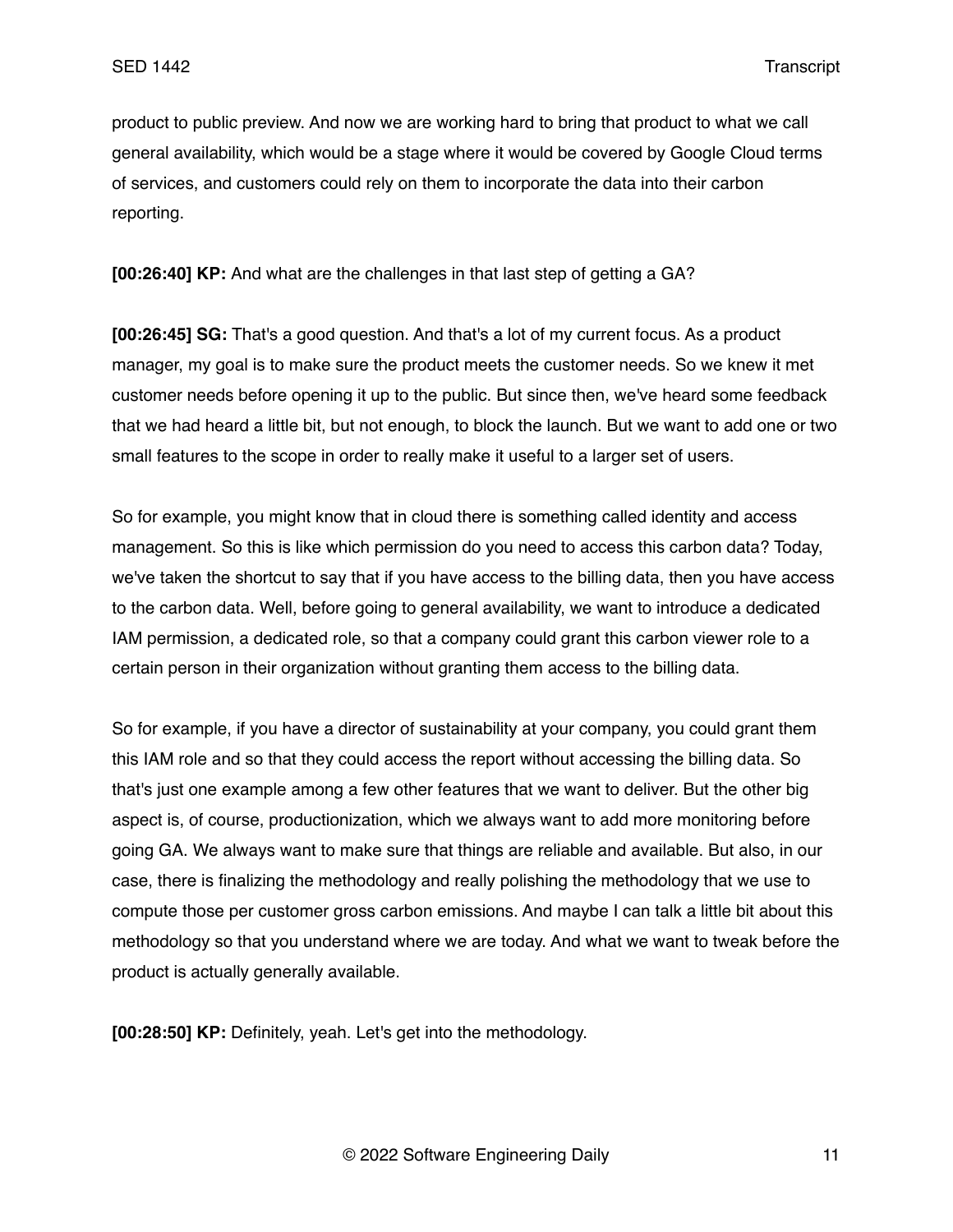**[00:28:53] SG:** Sounds good. So as a customer, when you open this dashboard, you see your gross carbon emissions broken down by region, month, and project, and product. But how do we compute that? Right? How do we go from measuring Google Cloud's data center energy consumption into providing our customers with a dedicated dashboard tailored to their use? This is quite interesting and quite unique. We believe we've worked on something quite unique here. Because basically, for a very long time, Google has been using some internal accounting system to understand which product are using how much resources.

And so basically, we are leveraging this system to understand, "Okay, which product is using which resource? Is it all those resources shared between products or dedicated to this product? Then Google Cloud servers are instrumented to measure the energy consumption, be it idle or dynamic. So idle is when the server is not used. And dynamic is when it's used by one or more service. So basically, we measure the energy consumed. We measure who is responsible for the usage of that resource. And then we cross that data with data coming from one of our partners, which is called Electricity Map. So Electricity Map is telling us, for every Google Cloud Data Center, the hourly carbon intensity of the electricity.

So basically, when we run one server, that for every kilowatt hour consumed, what is the equivalent gross carbon emission? So we use hourly data from a partner to achieve that. So that basically gives us the internal gross carbon emissions. But now, how do we translate that into a per customer carbon data where we basically need to allocate this data to Google Cloud customers? So this is where our methodology is basically computing for every Google Cloud SKU. So like, everything you can purchase on Google Cloud, we have internally associated it with emissions per unit of usage, right?

So to do that, we leverage our billing data at the global scale to a portion to allocate the gross carbon emissions on every Google Cloud SKU. And then we simply use the data of what our customers had been consuming. So when you look at your bill, your Google Cloud bill, you can see exactly what you've been consuming. So we basically take this data and use the carbon per unit of usage data to compute your carbon footprint reports that you can break down by region, product, and customer, obviously.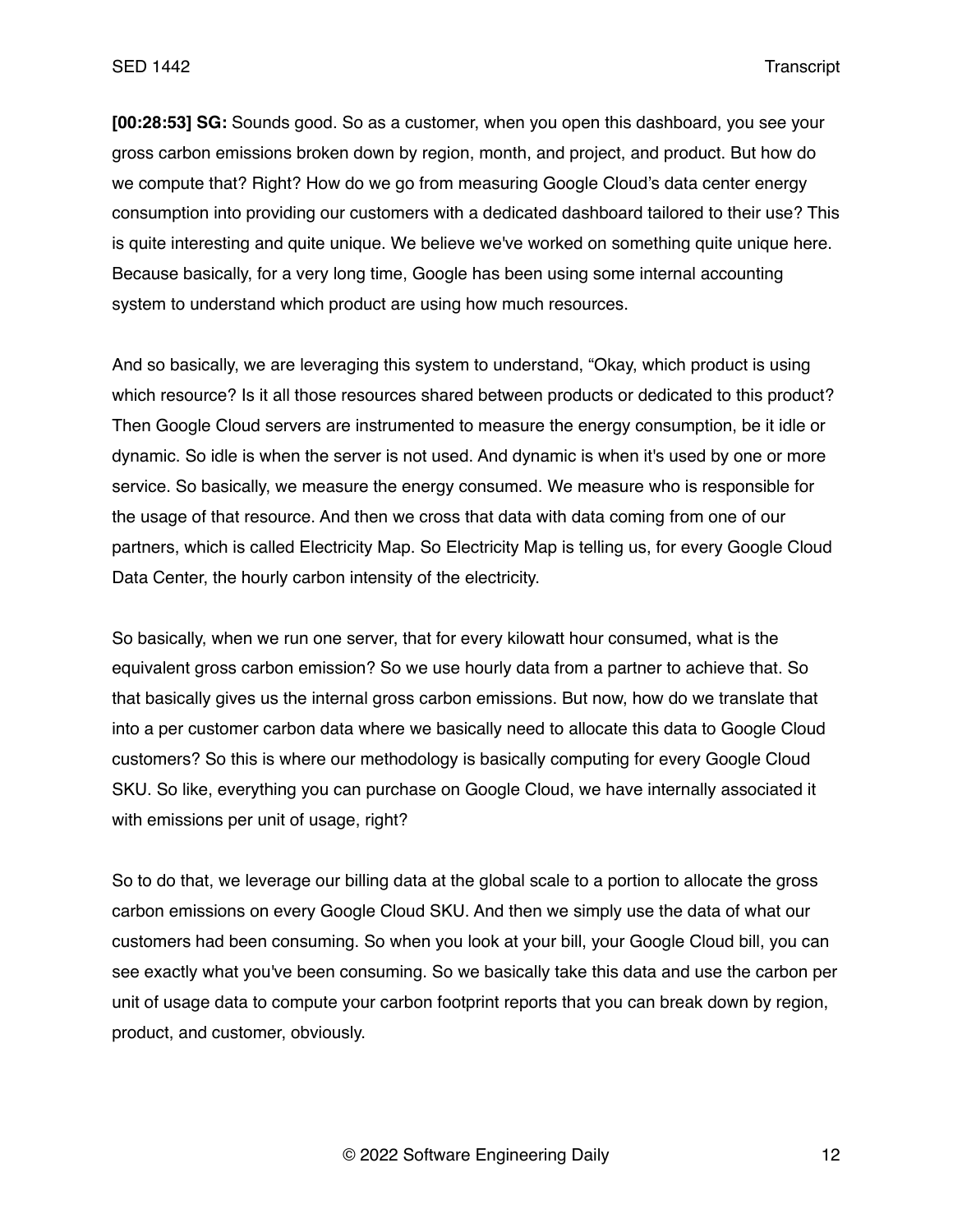We do a monthly aggregation, because we don't want customers to rely on some daily noise that might come up from the methodology. So we really want to report to avoid people getting a sense of false precision. So that's why we do a monthly aggregation. And that is what you get on the user interface and the data exported.

And so, this is where we are today. And before we go GA, what we want to add is – So today, this is only reporting on the gross carbon emissions that come from electricity consumption. So maybe we should have talked about that. But basically, depending on how the electricity is produced, it emits more or less carbon, right? If it's coming from a coal or gas power plant, it will emit a lot of carbon. If it's coming from renewable energies, like wind, solar, or maybe even from nuclear power plants. And it will be what we consider carbon-free, or it has a very low carbon intensity.

So energy consumption has different carbon impact. But that's not  $-$  Or there are other activities that emit carbon. For example, when there is a power outage, then Google Cloud data centers can start up diesel generators. Those will be directly emitting carbon emissions. So this would be planned to the report. And also, there is some upstream and downstream activities. Like when Google purchase a server, or builds a data center, then the manufacturing of those things will have some carbon impact. So we want to incorporate that also into the methodology that we don't report yet. So today, it's only the emissions coming up from the electricity usage, be it electricity production, or indirect carbon emissions that are coming from the manufacturing of those power plants.

**[00:33:49] KP:** So I'm envisioning now the Director of Sustainability you'd mentioned. And let's think of a case where they're really empowered by the company to go and make positive change with carbon emission in mind. They use these tools to do some sort of optimization, move some things between regions, and the optimization is done and completed. Are they set for life? Or should we check up on this annually? What might be a healthy process for reviewing the way the infrastructure is set up?

**[00:34:18] SG:** So, usually what we see is that our customers want to report a yearly on their carbon emissions. And so, their emissions have indirect – Also coming from indirect emissions, which is their usage of Google Cloud. So what we see is that once you have started to measure

© 2022 Software Engineering Daily 13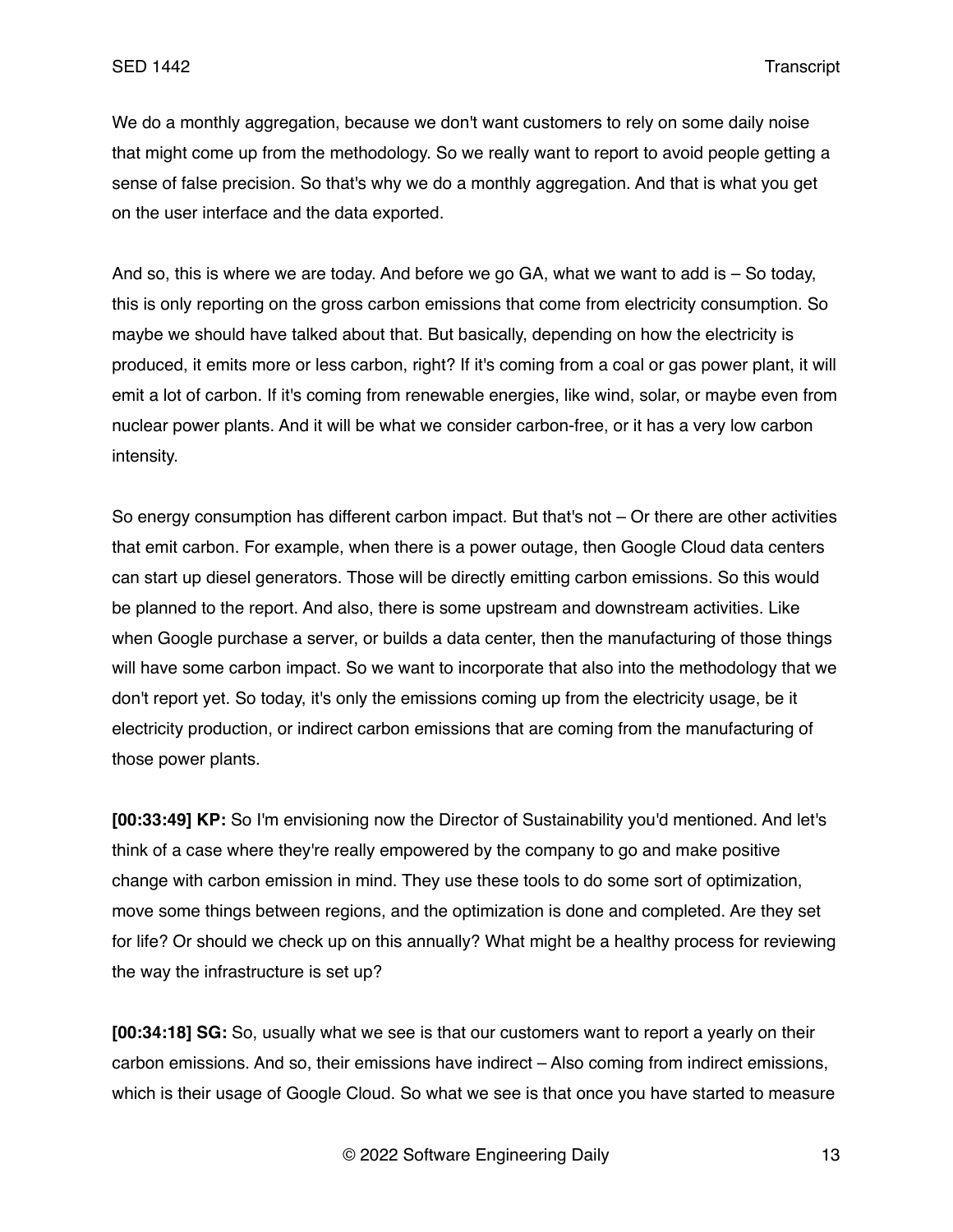and report, you want to at least do that once a year. You want to, of course, confirm that you are trending down. But here, there are two actions. One of them is passive, which is just because of the fact that you're using Google Cloud, like Google by itself has made some commitment and is constantly making progress to having a higher carbon-free energy percentage.

So, I think, depending on your region, it's very likely that more and more Google regions will have higher carbon-free energy percentage. And so, just by doing nothing, you should see your gross carbon emissions going down, right. But of course, there is the active monitoring, which is maybe your Google cloud usage has increased. So if your usage increase, of course, your gross carbon emissions could increase, too, if you don't pay attention to also trying to optimize the emission per unit of usage, if you want.

**[00:35:33] KP:** Make sense. Well, as you think maybe a year or so out when the product is gone GA and people are engaged with it, are there things on the roadmap or areas you want to explore in the future?

**[00:35:45] SG:** Yeah. So we want to provide even more recommendations. I mentioned that we already provide one. But we would like to also help to give those advice like, "Hey, it looks like you're running a batch job in this location. Well, did you consider moving it to this region, which is very next to yours, but actually has a much lower carbon impact?" That's the kind of thing we want to get into at one point.

And then we also want to help customers estimate. So I told you how we are helping them select a region. We are helping them report on their usage. But what about trying to anticipate the impact of their choice? So because of the data that we have, we have the ability to predict, "Oh, if you were to pick that infrastructure in that region with that amount of usage, then we would predict you would emit that much gross carbon emissions."

So basically, by doing some estimations, we could help, beforehand, customers select one architecture over another one. Of course, these would be estimates. But they would give a sense of the carbon impact of their choices the same way we give them a sense of the carbon impact of their region choice.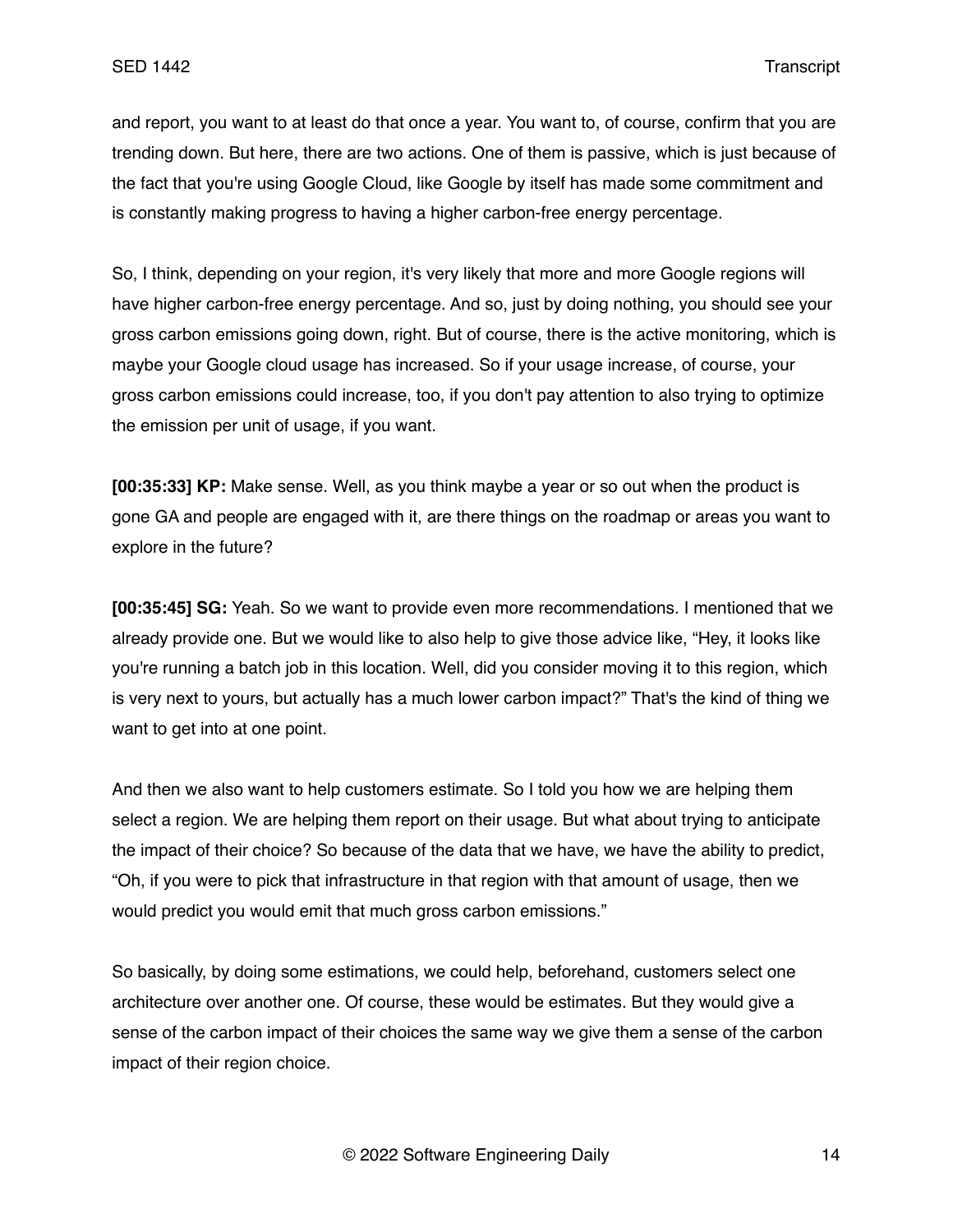**[00:37:03] KP:** Interesting. Yeah, I like that idea. Well, you mentioned it's in preview now. Can average users get access to it? Or do people need to wait for it to go GA?

**[00:37:14] SG:** Yeah. No. It's open to everyone. In November last year, we launched it on stage at Cloud Next. And cloud.google.com/carbon-footprint is where you can get started. But as I said, if you're already a Google Cloud customer and have been using Google Cloud for more than a month and a half, then in the cloud console, you can look up on the left nav, on the left navigation, you can look up for carbon footprints. And if you click that, you should already see some data appearing, because it takes us a month and a half to produce after you first started using Google Cloud to produce some data. But once it's down, you should see it being updated every month for your projects.

**[00:37:56] KP:** So if I've been active on GCP for a couple months, I'll have my dashboard right away? All I've got to do is go to the console?

**[00:38:03] SG:** Exactly. No API to enable. Nothing to set up. Like the UI is already here in place for you. It's just waiting for you to click on the icon of the left nav, which you can find under the hamburger menu, you scroll down, click carbon footprints. And yeah, if you've been using Google Cloud with a billing account, which most customers have, then you should see data.

**[00:38:27] KP:** Well, very cool. I hope we get everybody to go check that out and make some smart choices with these ideas in mind in their future work. Steren, thank you so much for coming on Software Engineering Daily.

**[00:38:37] SG:** Thanks for having me. Yeah, I'm looking forward for the audience to check out those products. As I said, my advice is you want to reduce your emissions? First step, as we said, move to the cloud. That's really proven. And second step, probably pick the region which has the lowest carbon impact. That's what I would recommend. And what I want the audience to remember is, as I described, Google Cloud gives you the tools to optimize your region selection and to report on your gross carbon emissions. Thanks to Google Cloud Carbon Footprint.